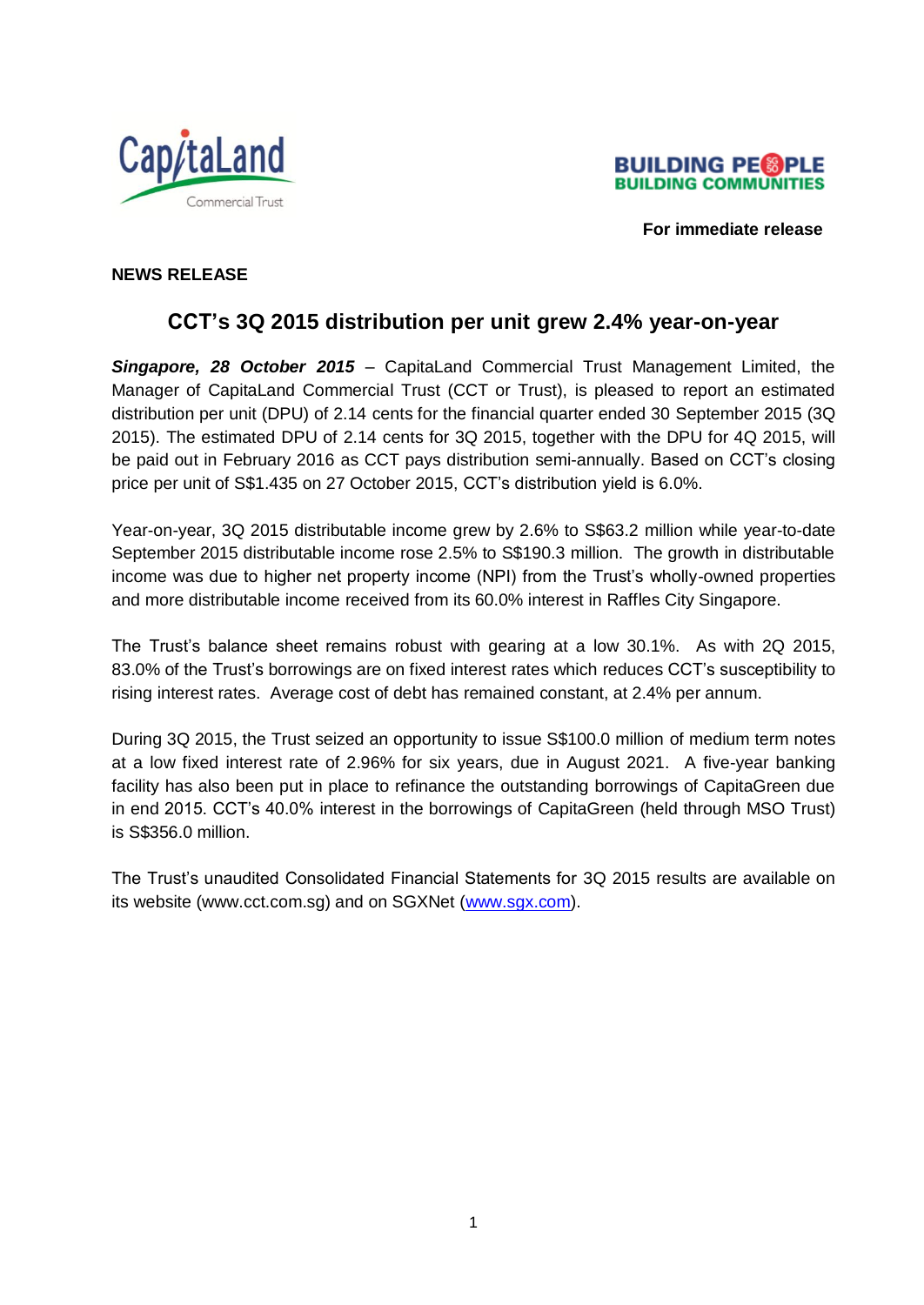# **Summary of CCT Group Results**

-

|                                               | 3Q 2015      | 3Q 2014                  | Change<br>% | YTD Sep 2015 | YTD Sep 2014 | Change<br>% |
|-----------------------------------------------|--------------|--------------------------|-------------|--------------|--------------|-------------|
| Gross Revenue (S\$'000)                       | 68,345       | 66,420                   | 2.9         | 205,620      | 196,247      | 4.8         |
| Net Property Income (S\$'000)                 | 52,671       | 51,903                   | 1.5         | 160,498      | 154,603      | 3.8         |
| Distributable Income (S\$'000)                | 63,150       | 61,579                   | 2.6         | 190,328      | 185,608      | 2.5         |
| -Taxable (S\$'000)                            | 63,150       | 61,579                   | 2.6         | 190,328      | 183,258      | 3.9         |
| -Tax-exempt (S\$'000)                         |              | $\overline{\phantom{0}}$ |             |              | 2,350        | <b>NM</b>   |
| <b>Distribution Per Unit (DPU)</b><br>(cents) | $2.14^{(1)}$ | $2.09^{(2)}$             | 2.4         | $6.45^{(1)}$ | $6.31^{(2)}$ | 2.2         |
| -Taxable (cents)                              | 2.14         | 2.09                     | 2.4         | 6.45         | 6.23         | 3.5         |
| -Tax-exempt (cents)                           |              | ٠                        |             |              | 0.08         | <b>NM</b>   |

Ms Lynette Leong, Chief Executive Officer of the Manager, said, "CCT's portfolio occupancy of 96.4% as at 30 September 2015 is above CBD Core market occupancy of 95.8%. On executing our proactive leasing strategy, we continue to commit rents that are higher than the expiring rents for leases due in 2015, thereby generating positive rent reversions. CCT's monthly average office portfolio gross rent rose marginally to \$8.89 per square foot (psf) for 3Q 2015. In anticipation of the new office supply expected in the second half of 2016, we have proactively implemented a well-spread portfolio lease expiry profile with major leases expiring in 2019 and beyond. Retention of strategic tenants and attracting new tenants to our portfolio of properties remain our priority."

CapitaGreen, CCT's joint venture development with CapitaLand and Mitsubishi Estate Asia was officially opened on 9 September 2015. As at 27 October 2015, committed occupancy was 87.7% or approximately 616,600 square feet of net lettable area. Most of the committed tenants are on leases longer than the usual three-year term, thereby providing stability; and 72% of committed net lettable area is taken up by tenants from three major industries, namely, Insurance, Energy & Commodities and IT, Media & Telecommunications.

Ms Leong added, "We are happy that CapitaGreen provides a vibrant and conducive environment where our tenants can flourish. Looking ahead to 2016, the additional, progressive income contributions from our 40.0% stake in CapitaGreen will mitigate potential headwinds in the office market. In addition, with debt headroom of S\$1.3 billion assuming 40.0% gearing, CCT has the financial flexibility to execute potential growth opportunities."

In 3Q 2015, CCT signed approximately 226,000 square feet of new leases and renewals, of which 36% are new leases. New and renewed tenants in the quarter included AAPC Singapore

<sup>(1)</sup> The estimated DPU for 3Q 2015 and YTD September 2015 were computed on the basis that none of the convertible bonds due 2017 ("CB 2017") is converted into CCT units ("Units"). Accordingly, the actual quantum of DPU may differ if any of the CB 2017 is converted into Units.

<sup>(2)</sup> DPU for 3Q 2014 was adjusted from 2.10 cents to 2.09 cents The adjustment took into account the conversion of the principal amount of S\$5.0 million of convertible bonds due 2015 ("CB 2015") into 4.2 million Units in 4Q 2014. DPU for YTD September 2014 of 6.31 cents comprise of the 1H 2014 DPU of 4.22 cents and the 3Q 2014 adjusted DPU of 2.09 cents.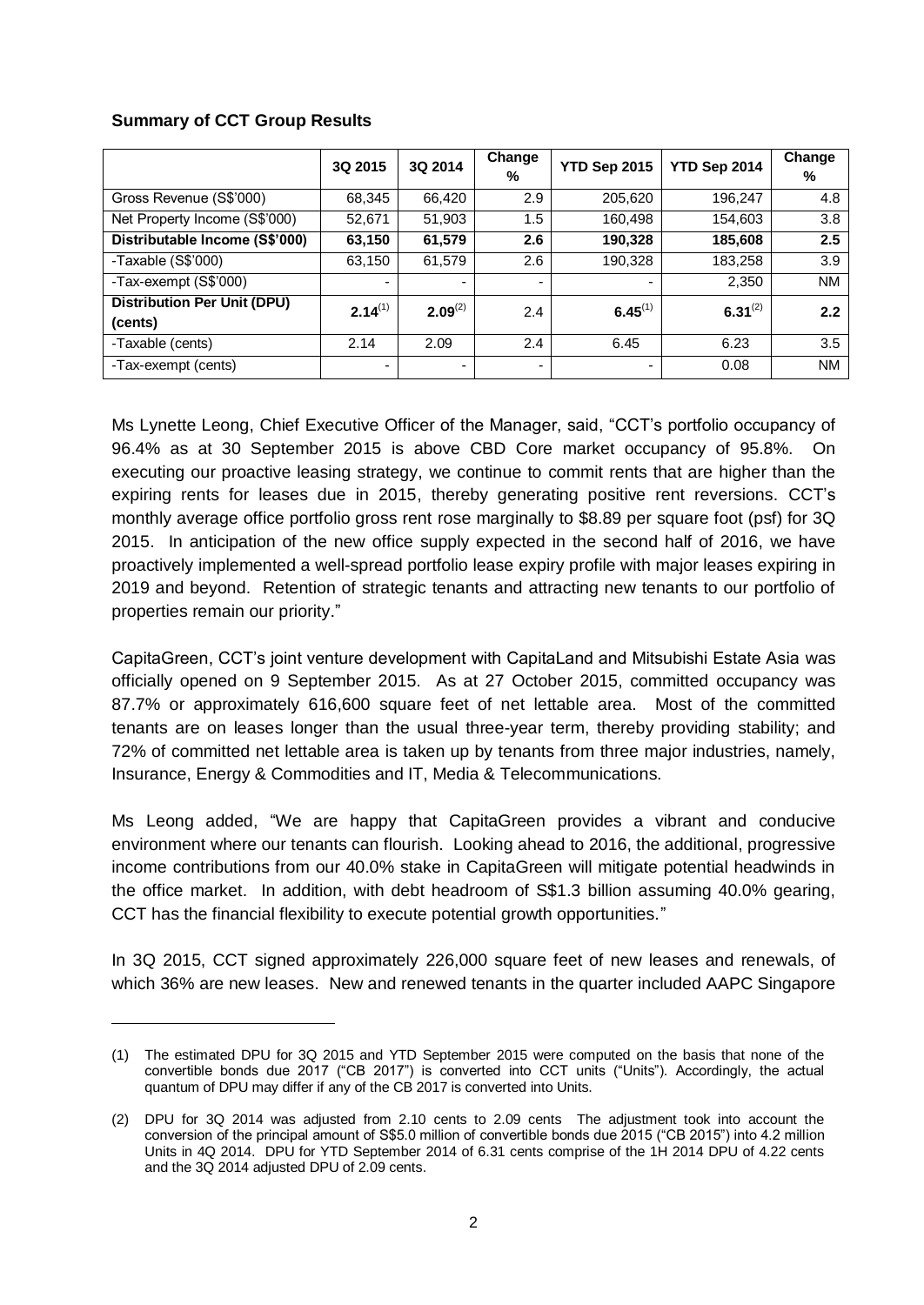Pte Ltd, Capgemini Singapore Pte Ltd, Open Text (Asia) Pte Ltd, Phillip Securities Pte Ltd, Servcorp Battery Road Pte Ltd, TH Real Estate, Universal Business Suites Pte Ltd, and Vertex Venture Management Pte Ltd.

Among the Trust's Grade A properties, One George Street achieved monthly rents in the range of S\$9.30 to S\$12.30 psf, while Six Battery Road and CapitaGreen achieved monthly rents in the range of S\$10.50 to S\$13.50 psf and S\$11.90 to S\$14.00 psf respectively.

### Accolades

CapitaGreen was awarded the 2015 Building & Construction Authority Building Information Modelling (BIM) Platinum Award – Project Category. This is in recognition of the project team's use of technology to enhance productivity during the construction process.

### Outlook for Singapore Central Business District (CBD) Office Market

Singapore's CBD Core occupancy rate declined marginally in 3Q 2015 compared to 2Q 2015 by 0.4% to 95.8%. Average monthly Grade A office market rent reported a similar easing trend from S\$11.30 per square foot in 2Q 2015 to S\$10.90 per square foot in the 3Q 2015. With the impending completion of new supply in 2016, downward pressure is expected on office market rents as landlords focus on retaining and attracting tenants.

# **About CapitaLand Commercial Trust** (www.cct.com.sg)

CapitaLand Commercial Trust is Singapore's first and largest commercial REIT with a market capitalisation of approximately S\$4.2 billion. CCT aims to own and invest in real estate and real estate-related assets which are income producing and predominantly used, for commercial purposes. The total value of CCT's deposited properties is S\$7.7 billion as at 30 September 2015, comprising a portfolio of 10 prime commercial properties in Singapore. The properties in Singapore are Capital Tower, Six Battery Road, One George Street, Raffles City Singapore (60.0% interest through RCS Trust), CapitaGreen (40.0% interest through the joint venture, MSO Trust), HSBC Building, Twenty Anson, Bugis Village, Wilkie Edge and Golden Shoe Car Park.

CCT is a constituent of FTSE4Good Index Series (FTSE4Good), a series of benchmark and tradable indices derived from the globally recognised FTSE Global Equity Index Series. FTSE4Good is designed to track the performance of companies meeting international corporate responsibility standards and forms the basis for over 70 different funds and investment products.

CCT is managed by an external manager, CapitaLand Commercial Trust Management Limited, which is an indirect wholly-owned subsidiary of CapitaLand Limited, one of Asia's largest real estate companies headquartered and listed in Singapore.

### **Issued by CapitaLand Commercial Trust Management Limited (Company registration no. 200309059W)**